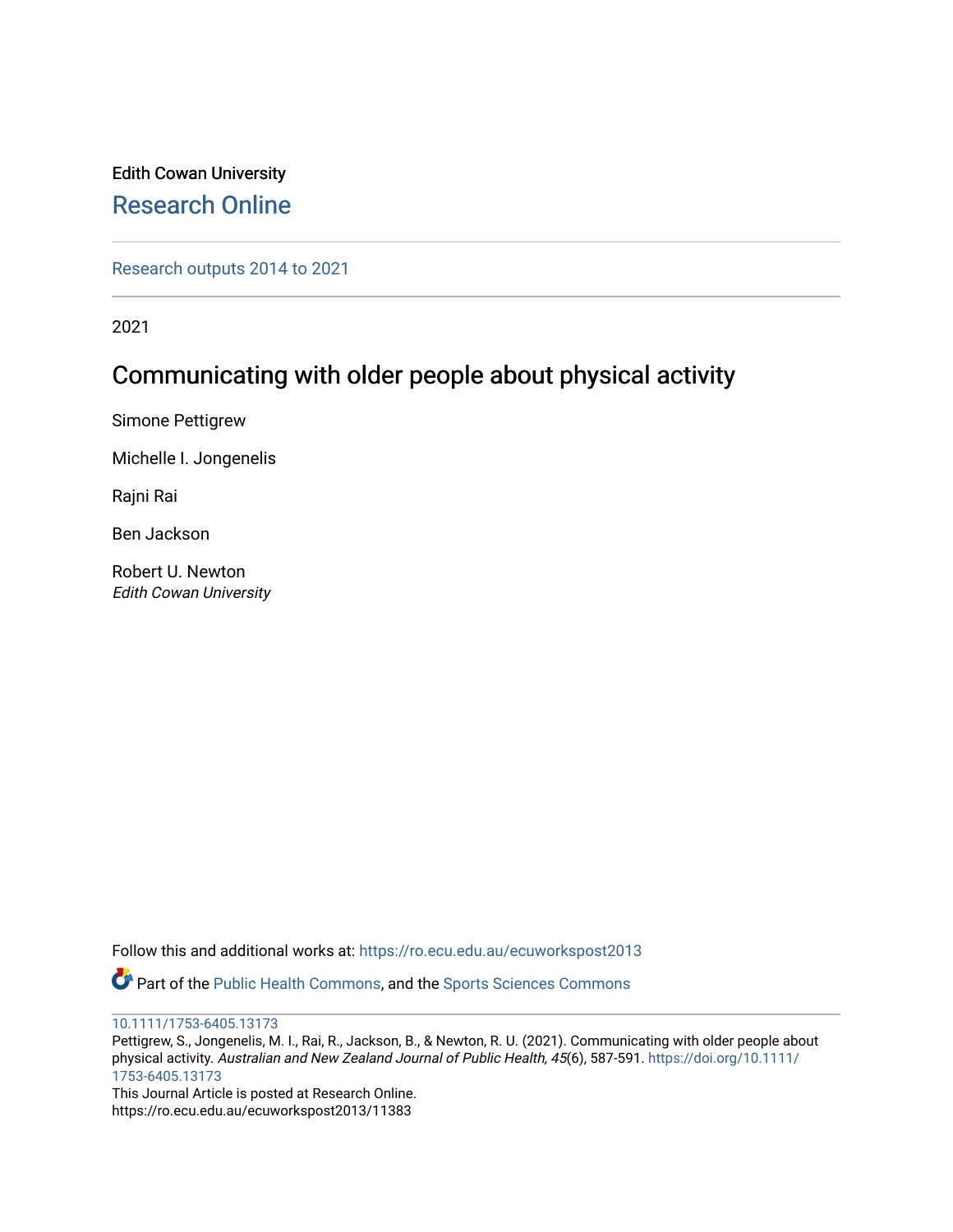# **Communicating with older people about physical activity**

Simone Pettigrew,<sup>1</sup> Michelle I. Jongenelis,<sup>2</sup> Rajni Rai,<sup>3</sup> Ben Jackson,<sup>4,5</sup> Robert U. Newton<sup>6</sup>

Ingaging in appropriate levels of<br>
moderate-to-vigorous physical<br>
activity (MVPA) is critical for hea<br>
ageing.<sup>1,2</sup> Participation can delay agengaging in appropriate levels of moderate-to-vigorous physical activity (MVPA) is critical for healthy related morbidity and disability, extend the period of independent living and enhance quality of life.3,4 Despite these benefits, older people are the least active population segment globally.<sup>5</sup> In Australia, the context of the present study, 75% of those aged 65 years and older do not meet the minimum weekly guideline of 150 minutes of physical activity incorporating activities that improve cardiovascular fitness, strength, balance and flexibility.<sup>6</sup> Among those who do exercise, walking tends to be the preferred option and relatively few engage in more strenuous forms of physical activity.<sup>7,8</sup> Overall, there is considerable opportunity to improve health outcomes for older people given the additional health benefits they can obtain by undertaking greater amounts of MVPA over and above the minimum participation guideline.9

Greater investment in the promotion of physical activity is needed to encourage older people to engage in higher levels of participation.10–12 Such efforts need to normalise physical activity among older people and increase motivation to participate,10,13 including by overcoming expectations of being sedentary in later life and fears about exercise-related harm.14–16 However, little is known about developing effective communications to motivate older people to be more active<sup>17,18</sup> and the complex interplay of factors affecting exercise habits in

#### **Abstract**

**Objective**: Little is known about how to effectively encourage higher levels of activity among older people. This study tested the effectiveness of a public service advertisement designed according to recommendations for communicating with older audiences and featuring five types of moderate-to-vigorous physical activity: tennis, line dancing, cycling, swimming and jogging.

**Methods**: A survey administered to 1,200 Australians aged 50+ years assessed effects of the public service advertisement on: motivation (intrinsic and extrinsic); perceived believability, relevance, and effectiveness; and feelings elicited (e.g. interest, hope, guilt). Open-ended questions enabled respondents to describe aspects of the ad they considered to be most and least effective.

**Results**: Moderate to high scores were obtained on the motivation measures and the ad evaluation criteria of perceived effectiveness, likeability, believability and personal relevance. Mean scores for the feelings measures were generally low, with the exception of the positive feelings of being interested, inspired, hopeful and determined.

**Conclusions**: The results suggest physical activity promotion ads can be motivating across age and socioeconomic subgroups of older people.

**Implications for public health**: Ads aiming to encourage older people to be more physically active may be accepted and effective if they depict everyday older people enjoying a range of relevant activities.

**Key words**: public service announcement, message effects, motivation, perceived effectiveness

this group makes the communication process challenging.19 For example, older people are more likely than younger age groups to experience physical limitations that impact on their ability to participate in various forms of activity. In addition, they are often unaccustomed to scheduling activity into their days because exercise had been largely incidental throughout their adult lives. $11,20$ 

Older people have been found to process information somewhat differently to younger people. They typically prefer more affective

rather than cognitive approaches, $2^{1,22}$  they can experience longer information processing times<sup>23</sup> and their pre-existing beliefs can be more resistant to change.<sup>24</sup> Videos can enable efficient communication of affective content25 and have been found to be an effective means of conveying information to older people,<sup>26</sup> including in relation to physical activity.17,27 Video formats also permit modelling of activity, which is consistent with the emphasis in social learning theory on automatic learning via observation.28

*1. The George Institute for Global Health, University of New South Wales, Sydney, New South Wales*

*2. Melbourne Centre for Behaviour Change, Melbourne School of Psychological Sciences, The University of Melbourne, Victoria*

*3. School of Population Health, Curtin University, Perth, Western Australia*

*4. School of Human Sciences, University of Western Australia, Perth, Western Australia*

*5. Telethon Kids Institute, Perth, Western Australia*

*6. School of Medical and Health Sciences, Edith Cowan University, Perth, Western Australia*

**Correspondence to**: Professor Simone Pettigrew, The George Institute for Global Health, University of New South Wales, 1 King St, Newtown, 2042, Sydney NSW; e-mail: spettigrew@georgeinstitute.org.au

Submitted: April 2021; Revision requested: August 2021; Accepted: September 2021

The authors have stated they have no conflicts of interest.

This is an open access article under the terms of the Creative Commons Attribution-NonCommercial-NoDerivs License, which permits use and distribution in any medium, provided the original work is properly cited, the use is non-commercial and no modifications or adaptations are made.

*Aust NZ J Public Health.* 2021; Online; doi: 10.1111/1753-6405.13173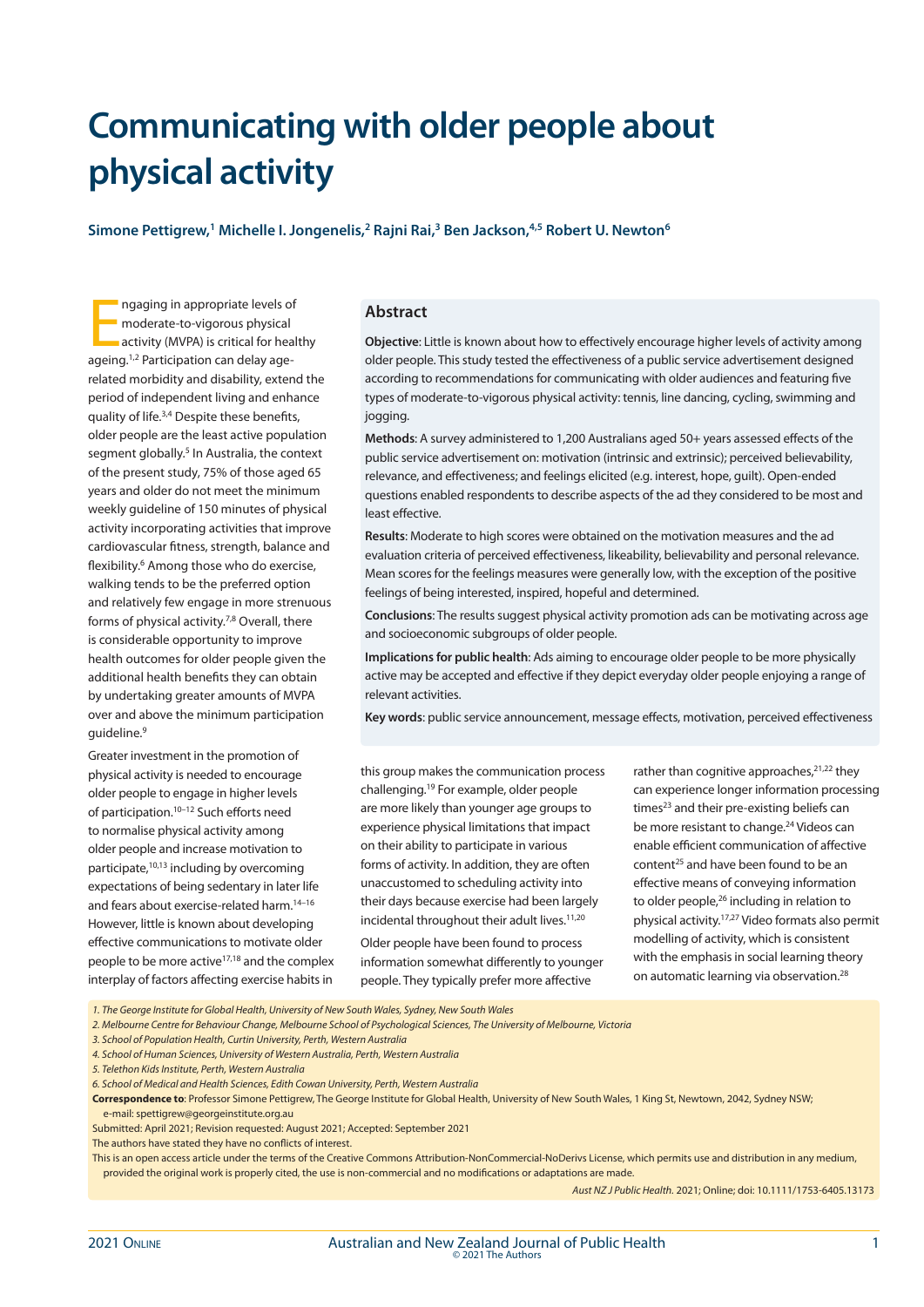Modelling is important in physical activity promotion messages developed for older people because members of this group often have doubts about their physical ability to participate and may thus benefit from messages demonstrating what can be possible in later life.29

A further consideration is the inclusion of a variety of forms of MVPA in physical activity messages to increase the likelihood of at least some of the depicted activities resonating with individual audience members.<sup>29,30</sup> This approach caters to the greater heterogeneity of older people that results from more diverse life experiences and health events relative to younger population subgroups.31

The aim of the present study was to address current deficits in knowledge about effective means of motivating older people to be more active by testing a video advertisement featuring the modelling of MVPA by their peers. The focus on MVPA rather than other forms of physical activity (e.g. those with an emphasis on building strength and enhancing flexibility and balance) reflects the need for ads to overcome fears among many older people that more vigorous activity is associated with unacceptable risk of exerciserelated harm.16 The ad was developed in accordance with recommendations to convey positive images of ageing<sup>10,32</sup> and to ensure physical activity promotional messages focused on participants being happy and enjoying the activity.18,29

## **Method**

As part of a larger study on physical activity promotion, a video message was developed that sequentially depicted older people participating in the following forms of MVPA: tennis, line dancing, cycling, swimming and jogging. Uplifting music in a major key was used as the background soundtrack, which was the only audio content of the ad. Graphic designers sourced the imagery and soundtrack from publicly available repositories and combined the activity segments into a 15-second video.

A sample of 1,200 Australians aged 50+ years was sourced from an ISO-accredited web panel provider (Pureprofile) and administered an online survey. The selection of 50 years as the age threshold enabled capturing data from current and future seniors to determine whether these two groups reacted differently to the video. This is important in the

context of ensuring that those approaching retirement are motivated to establish physical activity habits that can be carried over into later life.<sup>33</sup>

Quotas were used to obtain a sample characterised by an even gender split and equal distribution across the following age brackets: 50-59 years, 60-69 years and 70+ years. The sample profile is presented in Table 1. Ethics approval was obtained from a University Human Research Ethics Committee and all participants provided informed consent.

Online testing is an efficient and costeffective method of testing ads<sup>34</sup> and wellsuited to the requirements of the present study due to the need to test video content. As per the ad test procedure,<sup>35</sup> after initial demographic, self-rated health and current MVPA questions were posed, respondents were shown the video ad twice, followed by a series of items assessing reactions to and perceptions of the ad. Both open- and closedanswer questions were used to generate qualitative and quantitative data.

Self-rated health was assessed by asking, "How would you describe your physical health?" Responses were made on a five-point scale of 'Poor' to 'Excellent'.<sup>36</sup> Mental health was assessed using the 14-item Warwick-Edinburgh Mental Well-Being Scale.37 The Godin leisure-time exercise questionnaire was used to assess current levels of physical activity.38 This measure was selected due to (i) its brevity and therefore suitability for use

| Table 1: Sample Profile (n = 1,200).              |               |  |  |  |  |  |
|---------------------------------------------------|---------------|--|--|--|--|--|
|                                                   | $\frac{0}{0}$ |  |  |  |  |  |
| Gender                                            |               |  |  |  |  |  |
| Male                                              | 50            |  |  |  |  |  |
| Female                                            | 50            |  |  |  |  |  |
| Age M(SD)                                         | 64.55 (8.71)  |  |  |  |  |  |
| Age in years                                      |               |  |  |  |  |  |
| $50 - 59$                                         | 33            |  |  |  |  |  |
| $60 - 69$                                         | 34            |  |  |  |  |  |
| >70                                               | 33            |  |  |  |  |  |
| <b>Education</b>                                  |               |  |  |  |  |  |
| <tertiary degree<="" td=""><td>75</td></tertiary> | 75            |  |  |  |  |  |
| $\ge$ Tertiary degree                             | 25            |  |  |  |  |  |
| Socioeconomic status                              |               |  |  |  |  |  |
| Low                                               | 35            |  |  |  |  |  |
| Mid                                               | 43            |  |  |  |  |  |
| High                                              | 22            |  |  |  |  |  |
| Location by region                                |               |  |  |  |  |  |
| Metropolitan                                      | 67            |  |  |  |  |  |
| Regional                                          | 33            |  |  |  |  |  |
| Note:                                             |               |  |  |  |  |  |

*\*Socioeconomic status as per Australian Bureau of Statistics' Socioeconomic Indexes for Areas.43*

within a larger instrument and (ii) the primary focus on older people who are approaching or in retirement and thus for whom leisuretime exercise is especially relevant.

After ad exposure, respondents were asked to "Note down the thoughts and feelings that were going through your mind as you were watching the ad", and then report the extent to which they experienced a range of emotions such as 'Worried', 'Interested' and 'Determined' (five-point response scales: 'Not at all' to 'A lot'). Next, respondents were asked to rate how much they liked or disliked the ad (five-point scale: 'Did not like it at all' to 'Liked it very much'), followed by an open-ended question, "Was there anything about the ad you particularly liked or disliked?"

Subsequent items based on tobacco control message evaluations34,35 assessed motivation and perceived ad effectiveness. In terms of motivation, respondents were asked: "To what extent did the ad make you feel that you want to do more physical activity" (intrinsic motivation) and "To what extent did the ad make you think you should do more physical activity" (extrinsic motivation), with responses made on five-point response scales ('Not at all' to 'A lot'). The perceived effectiveness measures were: "How believable was the message in the ad?" (five-point scale: 'Not at all believable' to 'Very believable'), "How relevant to you was the message in this ad?" (five-point scale: 'Not at all relevant' to 'Very relevant') and "How effective do you think this ad will be in encouraging older people to do more physical activity?" (five-point scale: 'Very ineffective' to 'Very effective').

# **Analyses**

Descriptive analyses were conducted on the quantitative data using SPSS V26, with differences in mean scores assessed according to attributes found in previous research to be associated with older people's levels of MVPA: age, gender, socioeconomic status, location (metropolitan vs nonmetropolitan), self-rated health and mental health.20,39 Due to the large number of comparisons, a Bonferroni-adjusted alpha level of p<0.003 was used to control for the family-wise error rate.

The responses to the various open-ended questions were manually coded to obtain additional insights into the quantitative ratings. All responses were read through initially, followed by a coding process by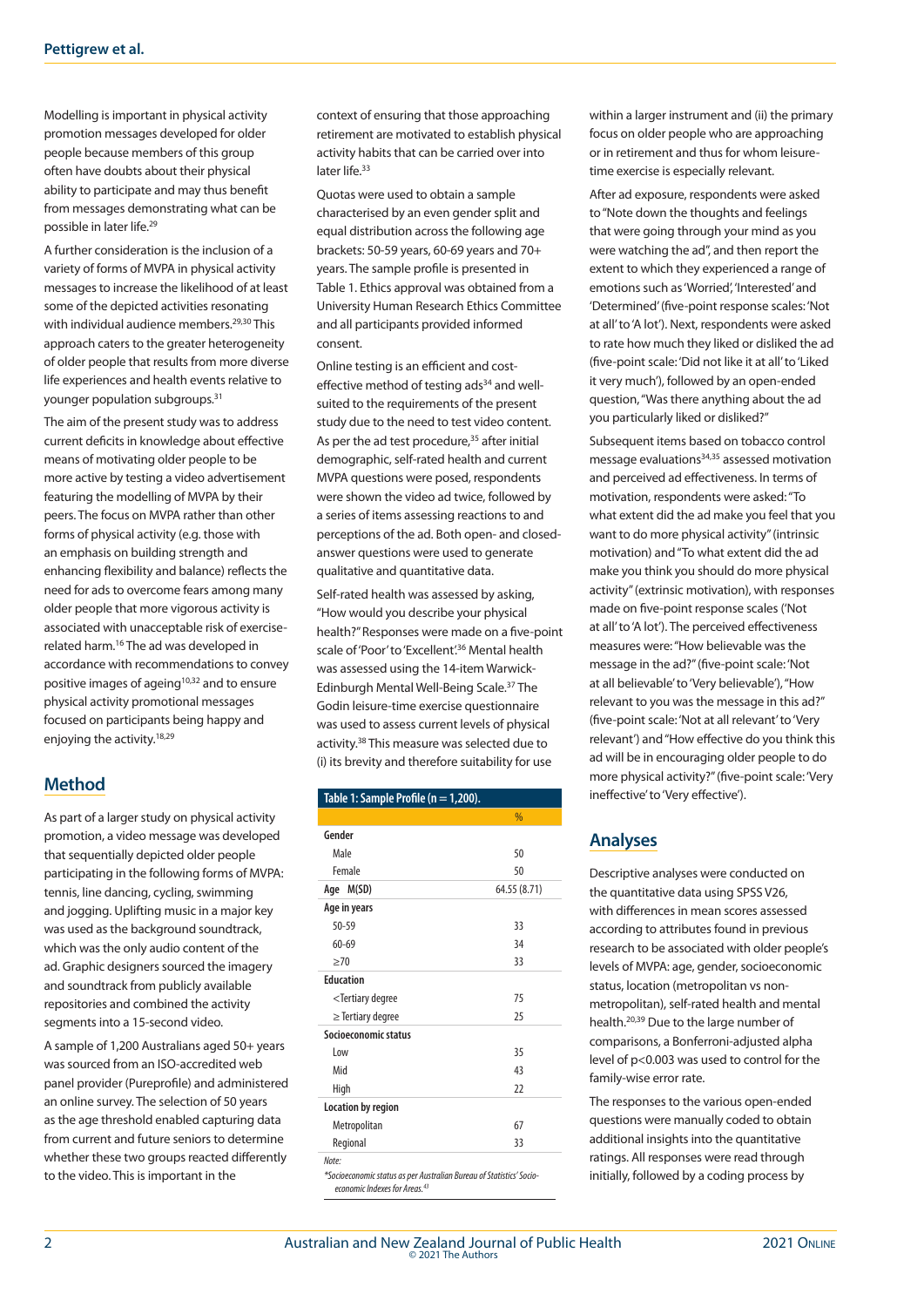which individual comments were assigned to relevant topics. Due to the use of an emergent approach to coding, a single coder undertook the coding task.40

#### **Results**

Overall, the responses to the ad were positive, with moderate to high average scores for the intrinsic and extrinsic motivation measures and the ad evaluation criteria of perceived effectiveness, likeability, believability and personal relevance (Table 2). Mean scores for the feelings items were generally low, with the exception of the positive feelings of being interested, inspired, hopeful and determined.

Across the various sample subgroups, there were no significant differences on any variable according to socioeconomic status and only one by location (for 'hopeful'). The only differences in average motivation scores were for gender, with females typically finding the ad more intrinsically and extrinsically motivating than did males. Females were also more likely than males to provide higher ratings on the ad evaluation criteria and to report experiencing many of

the more positive feelings, and were less likely to report finding the ad boring. All mean ad evaluation criteria and feelings scores differed significantly by mental wellbeing and most by self-rated health; those with higher mental and self-rated health typically exhibited more favourable outcomes. Those currently engaging in higher levels of MVPA were more likely than those with lower levels to report that the ad made them feel determined, hopeful, inspired and interested, while being less likely to report feeling regretful. There were only two significant differences by age, with younger respondents being more likely to report feeling hopeful and inspired.

The qualitative data analysis indicated that the main reasons for the primarily positive reactions were appreciation of the depiction of people in their own age group, vicarious enjoyment of the portrayed activities, the nature and number of activities shown, the welcome wake-up call and the simplicity of the presentation style. The one notable source of expressed dissatisfaction related to the lack of acknowledgement that those with disabilities would be prevented from acting on the message. These themes were evident

among males and females of all ages across the sample and are outlined in more detail below.

#### *Validation through representation*

The most common theme in the comments related to the depiction of older people in the video. Numerous mentions were made about the pleasure received from seeing their age peers featured in an advertisement for physical activity. Appreciation was expressed for realistic role models undertaking realistic forms of exercise.

*It wasn't showing ridiculous 20+ people all going flat out with their chosen sport. Showing older people made it feel more relatable to me personally, but also that you don't have to be young to participate in sports.*  (Female (F), 50 years)

*The participants looked like ordinary, older members of the community, not actors.* (Male (M), 64 years)

*The first thing that I noticed is that it has older people, which makes it more relevant to me. It felt like a positive message and the sports and activities chosen look easy and accessible.*  (M, 56 years)

| Table 2: Ad test outcomes.       |      |           |               |                |                                      |                |                                            |                |                 |                |
|----------------------------------|------|-----------|---------------|----------------|--------------------------------------|----------------|--------------------------------------------|----------------|-----------------|----------------|
|                                  | M    | <b>SD</b> | $\frac{0}{4}$ | Age            | Genderb<br>$(male=1,$<br>$female=2)$ | <b>SES</b>     | Locationb<br>$(metro=1,$<br>$non-metro=2)$ | <b>SRH</b>     | <b>WEMWBS</b>   | <b>MVPA</b>    |
|                                  |      |           |               | <i>p</i> value | <i>p</i> value                       | <i>p</i> value | <i>p</i> value                             | <i>p</i> value | <i>p</i> value  | <i>p</i> value |
| <b>Primary outcome variables</b> |      |           |               |                |                                      |                |                                            |                |                 |                |
| Intrinsic motivation             | 3.10 | 1.13      | 74            | 0.644          | $< 0.001 (+)$                        | 0.968          | 0.412                                      | 0.259          | 0.081           | 0.258          |
| <b>Extrinsic motivation</b>      | 3.29 | 1.17      | 78            | 0.031          | $< 0.001 (+)$                        | 0.344          | 0.017                                      | 0.005          | 0.558           | 0.685          |
| Ad evaluation criteria           |      |           |               |                |                                      |                |                                            |                |                 |                |
| Perceived effectiveness          | 3.50 | 1.14      | 83            | 0.145          | $< 0.001 (+)$                        | 0.482          | 0.313                                      | 0.019          | $< 0.001 (+)$   | 0.084          |
| Believability                    | 3.96 | 1.11      | 89            | 0.151          | $< 0.001 (+)$                        | 0.592          | 0.497                                      | 0.010          | $< 0.001 (+)$   | 0.172          |
| Relevance                        | 3.52 | 1.31      | 79            | 0.122          | $< 0.001 (+)$                        | 0.346          | 0.019                                      | 0.005          | $< 0.001 (+)$   | 0.226          |
| Likeability                      | 3.62 | 1.11      | 88            | 0.025          | $< 0.001 (+)$                        | 0.828          | 0.924                                      | $< 0.001 (+)$  | $< 0.001 (+)$   | 0.072          |
| <b>Feelings elicited</b>         |      |           |               |                |                                      |                |                                            |                |                 |                |
| Amused                           | 2.13 | 1.17      | 38            | 0.718          | 0.787                                | 0.938          | 0.420                                      | $< 0.001 (+)$  | $< 0.001 (+)$   | 0.006          |
| Annoyed                          | 1.51 | 0.99      | 15            | 0.930          | 0.014                                | 0.563          | 0.476                                      | $< 0.001 (-)$  | $< 0.001 (-)$   | 0.068          |
| Anxious                          | 1.53 | 0.95      | 16            | 0.441          | 0.394                                | 0.176          | 0.444                                      | $< 0.001 (-)$  | $< 0.001 (-)$   | 0.050          |
| <b>Bored</b>                     | 1.67 | 1.10      | 20            | 0.031          | $< 0.001 (-)$                        | 0.421          | 0.809                                      | 0.110          | $< 0.001 (-)$   | 0.021          |
| Determined                       | 2.58 | 1.29      | 53            | 0.066          | $< 0.001 (+)$                        | 0.210          | 0.012                                      | $< 0.001 (+)$  | $< 0.001 (+)$   | $< 0.001 (+)$  |
| Guilty                           | 2.02 | 1.27      | 32            | 0.042          | $< 0.001 (+)$                        | 0.355          | 0.532                                      | $< 0.001 (-)$  | $< 0.001 (-)$   | 0.004          |
| Hopeful                          | 2.70 | 1.28      | 59            | $< 0.001 (-)$  | $< 0.001 (+)$                        | 0.551          | 0.002                                      | 0.009          | $< 0.001 (+)$   | $< 0.001 (+)$  |
| Inspired                         | 2.92 | 1.31      | 63            | $< 0.001 (-)$  | $< 0.001 (+)$                        | 0.032          | 0.007                                      | $< 0.001 (+)$  | $< 0.001 (+)$   | $< 0.001 (+)$  |
| Interested                       | 3.13 | 1.26      | 71            | 0.088          | $< 0.001 (+)$                        | 0.247          | 0.157                                      | $< 0.001 (+)$  | $< 0.001 (+)$   | $< 0.001 (+)$  |
| Regret                           | 1.94 | 1.25      | 29            | 0.538          | 0.042                                | 0.099          | 0.311                                      | $< 0.001 (-)$  | $< 0.001 (-)$   | $< 0.001 (-)$  |
| Sad                              | 1.64 | 1.10      | 19            | 0.423          | 0.637                                | 0.100          | 0.052                                      | $< 0.001 (-)$  | $<$ 0.001 $(-)$ | 0.019          |
| Worried                          | 1.54 | 0.97      | 17            | 0.422          | 0.721                                | 0.495          | 0.561                                      | $< 0.001 (-)$  | $< 0.001 (-)$   | 0.337          |

*Notes:*

*a: selected 3, 4, or 5 on 5-point scales*

*b: Mean scores by gender and location are provided in Supplementary Table S1*

*SES = socioeconomic status; SRH = self-rated health; WEMWBS = Warwick-Edinburgh Mental Wellbeing Scale* 

*Results significant at Bonferroni-adjusted p value of .003 shown in bold*

 *(-) = negative relationship; (+) = positive relationship*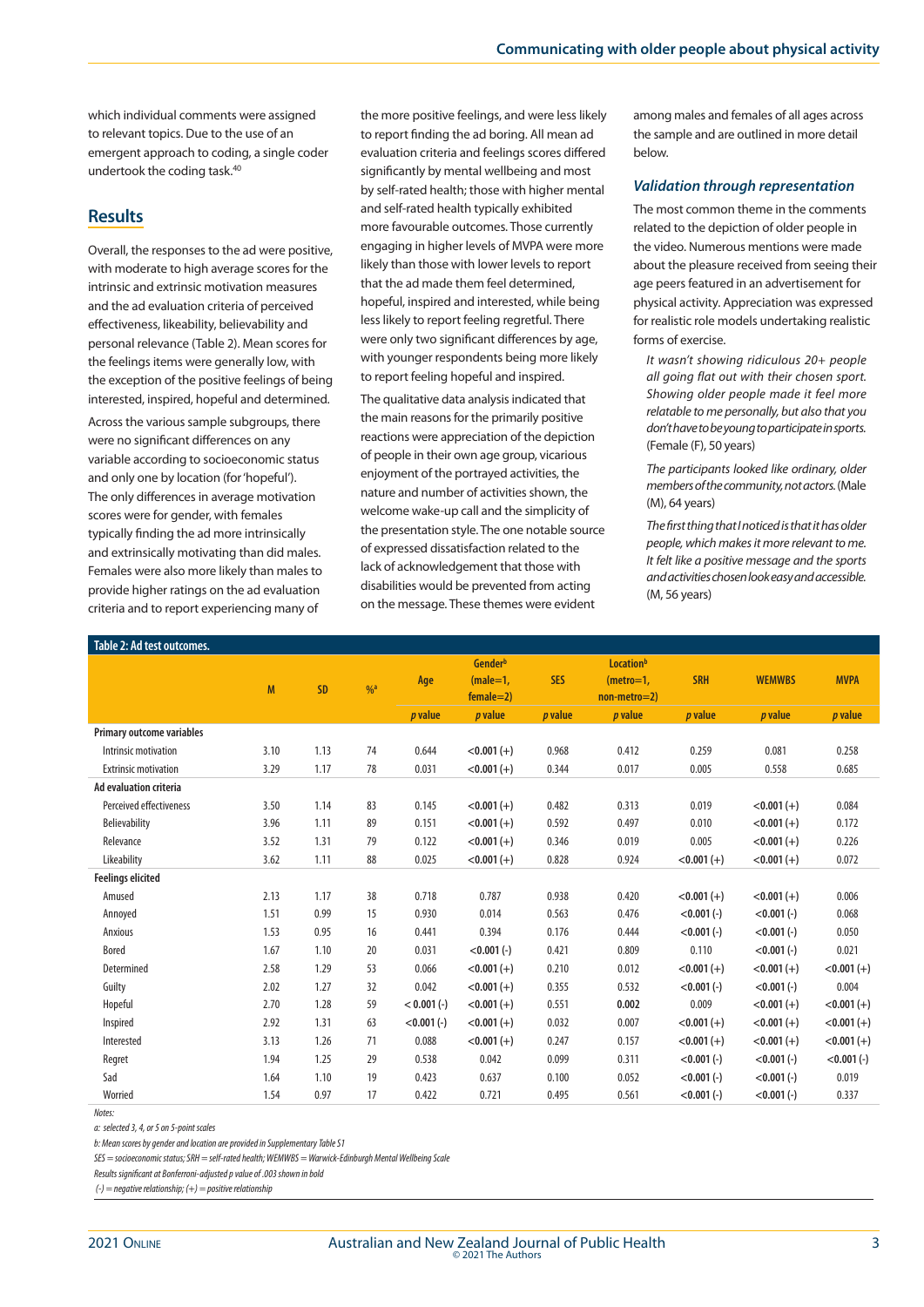*The ad showed real people performing achievable types of exercise in a normal environment.* (F, 72 years)

For those who were already active, the ad appeared to reinforce their positive views about participating in MVPA.

*Loved to see the mature runner (I run myself) – made me happy!* (F, 60 years)

*It is what I have done every day and at 84 it shows it works.* (M, 84 years)

#### *Vicarious enjoyment*

A positive aspect of the ad was seen to be its ability to bring emotional pleasure to viewers through observing their peers enjoying being active. This outcome appeared to be especially common among the female respondents.

*Fun, happiness, sociability, feeling great, and made me smile.* (F, 73 years)

*Was loving it, made me feel alive. (F, 54 years)* 

*It relates to me as I'm a senior person. It was lovely to see older people getting out and being active.* (F, 66 years)

*It makes me want to participate. It is calling me to be active and stay active. Participating in sporting activity seems to be fun.* (M, 67 years)

#### *Variation in activity options*

Respondents often referred to the specific forms of MVPA shown in the ad and noted which were appealing to them. For some this was about personal preference, while for others it was about accommodating their physical limitations. Showcasing a broad range of activities served as a reminder about the diverse forms of activity that are available, highlighted the relevance of these activities to older people and encouraged audience members to mentally try each one on for size.

*Made me feel I should do more exercise. Definitely not keen on bike riding, running, or tennis, but swimming and dancing looked good.* (F, 70 years)

*How I would like to do the dance exercise – I can't ride a bike, I can't swim and can't run.*  (F, 73 years)

*I could do this – cycle or play tennis.* (M, 70 years)

*It showed that there are so many activities to choose from which I could be doing.* (M, 62 years)

#### *Wake-up call*

Most respondents appeared to accept the veracity of the ad's message and

acknowledged that it is beneficial for older people to be physically active. For many of those who were inactive, this translated to an acknowledgement that they should make an effort to do more.

*Guilt. Older people than me are participating in some form of exercise, and look very happy doing it. At the same time, it made me feel a little motivated that I CAN do more. It made me feel a little inspired, I liked it.* (F, 50 years)

*I really should do more exercise as I'm not fit.*  (M, 77 years)

*I need to do more exercise.* (M, 55 years)

*Made me think I really must exercise.* (F, 70 years)

#### *Simplicity*

Some respondents made reference to the simplicity of the message and its delivery as attractive features of the ad. They appreciated the singular focus on showing older people being active without lots of detailed information or a hard sell.

*I liked the message delivery – simple and effective.* (M, 65 years)

*No hype. No hoopla. Just older people happily exercising.* (M, 54 years)

*It was simple and just provided a good message.* (F, 57 years)

#### *Exclusion through omission*

The few who expressed dislike for the ad typically made reference to the emphasis on able-bodied people and the lack of consideration for those who may wish to engage in MVPA but are not able to do so. In a small number of cases, the adverse reaction was quite strong.

*It assumes that all older people can do these things. That is just not true.* (M, 66 years)

*Not everyone can be this active or do these activities and the ad just tries to make people feel guilty if they aren't as active as the people in the ad. Everyone is different!!* (F, 72 years)

*Hated that it only showed people without injuries.* (F, 67 years)

## **Discussion**

Consistent with previous research on social modelling,28,29 the study results indicated that older people can be receptive to physical activity promotion advertisements that depict their peers engaging in moderate to vigorous forms of activity. There were no significant differences in motivation and ad evaluation ratings according to

age, suggesting that such ads may also be effective with those below retirement age. This was a very positive outcome due to the need to establish physical activity habits prior to older age.33 The overall favourable response may be partly the result of the positive images used, along with the fact that almost half of all Australian adults do not meet minimum physical activity guidelines,<sup>6</sup> making the message content equally relevant to many of the younger respondents.

The higher average ratings for females across most of the outcome measures is somewhat fortuitous given that physical activity in females reduces much more dramatically than among males in later life,<sup>6</sup> and therefore the needs of females as a communications audience may require greater attention in the development and dissemination of physical activity promotion campaigns.

Importantly, there were almost no differences in any of the ad outcomes according to socioeconomic status or location. Those older adults experiencing higher levels of disadvantage are less likely than their more affluent peers to meet physical activity guidelines,<sup>6</sup> making it important to ensure physical activity interventions meet the needs of this group.<sup>29</sup> Similarly, those living outside of metropolitan areas tend to be less likely to meet guidelines, especially females in these areas.<sup>6</sup> The ability of the tested ad to perform equally well across these groups indicated that messages of this type can be costeffective due to the lack of need to develop alternative ads for different groups of older people. Although there were differences in ad evaluation and feelings ratings by selfrated health and mental wellbeing, these did not manifest into significant differences in internal or external motivation.

A key finding of the present study is the need to take steps to avoid alienating older people who experience physical limitations that prevent them from participating in many forms of physical activity. Efforts should be made to incorporate images of people with disabilities engaging in activities suited to their circumstances (e.g. seated volleyball, yoga, Tai Chi).

The primary limitations of this study were the testing of just one video ad and the cross-sectional design that prevented measurement of post-exposure behaviour change. In addition, the use of a web panel may have resulted in sample that was skewed on criteria that were not assessed in this study. A further limitation was the